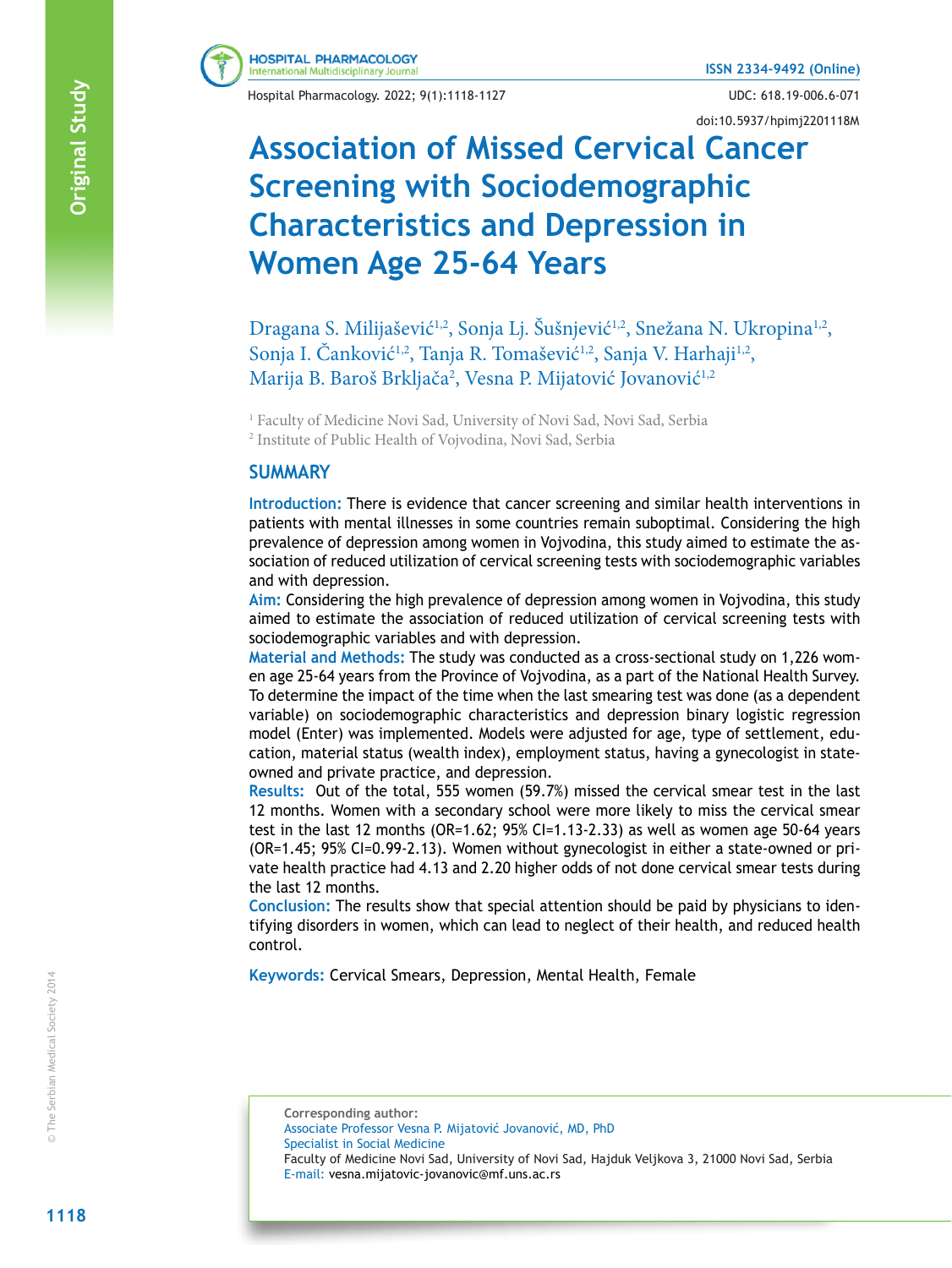#### **INTRODUCTION**

Cancer is the second leading cause of death globally, accounting for an estimated 9.6 million deaths, or one in six deaths. In 2018 breast, colorectal, lung, cervical and thyroid cancer were the most common among wom en [1]. Although all these diseases belong to the group of preventable, the morbidity and mortality rates from these diseases are still high as a result of insufficient and low cover age of women with preventive examinations [2]. Pap smear screening of cervical cancer has been one of the most successful public health measures over the last decade [3]. It has a high potential of detection in early-stage cervical cancer and it can reduce the incidence rate and the mortality rate of cervical cancer by 79% and 70%, respectively [4]. Thus, the Pap smear screening exam is considered an effec tive and cheap tool for early detection and primary prevention of cervical malignancies [5,6]. A population-based study in Switzerland documented inequalities in cervical cancer screening. In particular, older, single women, those with low socioeconomic status (SES) or living in the rural area are less often screened for cervical cancer [7]. Unfortunately, screen ing participation is variable, even in health systems with adequate resources [8]. When cancer screening is considered, people with mental illnesses occasionally are overlooked. Major mental illnesses include medical condi tions such as major depression, schizophrenia, bipolar disorder, obsessive-compulsive disor der, panic disorder, and post-traumatic stress disorder. There is evidence that women who suffer from depression are at risk, not only of poor mental health outcomes but physical health outcomes as well [9]. Previous literature has demonstrated the association between mental illnesses such as schizophrenia and bipolar disorder and cancer screening. There was a limited number of studies examining the association between anxiety and depres sion and cancer screening behavior [10]. Be cause of increasing evidence of disparities in disease-specifıc morbidity and mortality in mentally ill patients, there is a growing need to understand the impact of mental illness as a barrier to cancer screening [11-14].

#### **AIM**

This study aimed to estimate the association

of reduced utilization of cervical screening test with sociodemographic indicators and with depression in women in the Province of Vo jvodina.

#### **MATERIAL AND METHODS**

This study is a secondary data analysis of a survey conducted 2013 as a cross-sectional study on a representative sample of the adult population of the Republic of Serbia. The Eth ics Review Board of the Institute of Public Health of Serbia (Decision number 5996/1, of October 1, 2013) and the Ministry of Health of the Republic of Serbia issued the necessary approval for undertaking this study. A random sample of households and respondents was obtained by stratification and multi-sampling. Population data from the population census of the Republic of Serbia for 2011 with two variables (region and type of settlement) used for the initial strata. Same variables were used for stratification of the sample, so the samples were stratified in two dimensions. Vojvodi na and 3 other statistical regions (Belgrade, Sumadija and Western Serbia, Southern and Eastern Serbia) were separated as the main stratum in the sample. Further, subdivisions were obtained by further division of the strata into the city and other areas. Subsequently, two-stage sampling was performed. In the first sample selection stage, the census circles were selected based on Probability Propor tional Sampling (PPS) probability, and a total of 670 enumeration cycles were selected at this stage. In the second stage, 10 households and 3 spare households were selected from each list of households. Households were selected with the same probability of choice and without repetition, using the linear random sampling method and the simple Random Sample with out Replacement (SRSWoR). The protocol of the survey, for Serbia, envisages the coverage of 10,089 households which were randomly se lected, and 6,500 of them agreed to participate in the survey. The following categories of the population did not enter the survey: persons living in collective households and institutions (foster homes, social institutions, prisons, psy chiatric institutions). All respondents were informed about the purpose of the study and agreed to participate. Three types of question naires were used: self-administered question -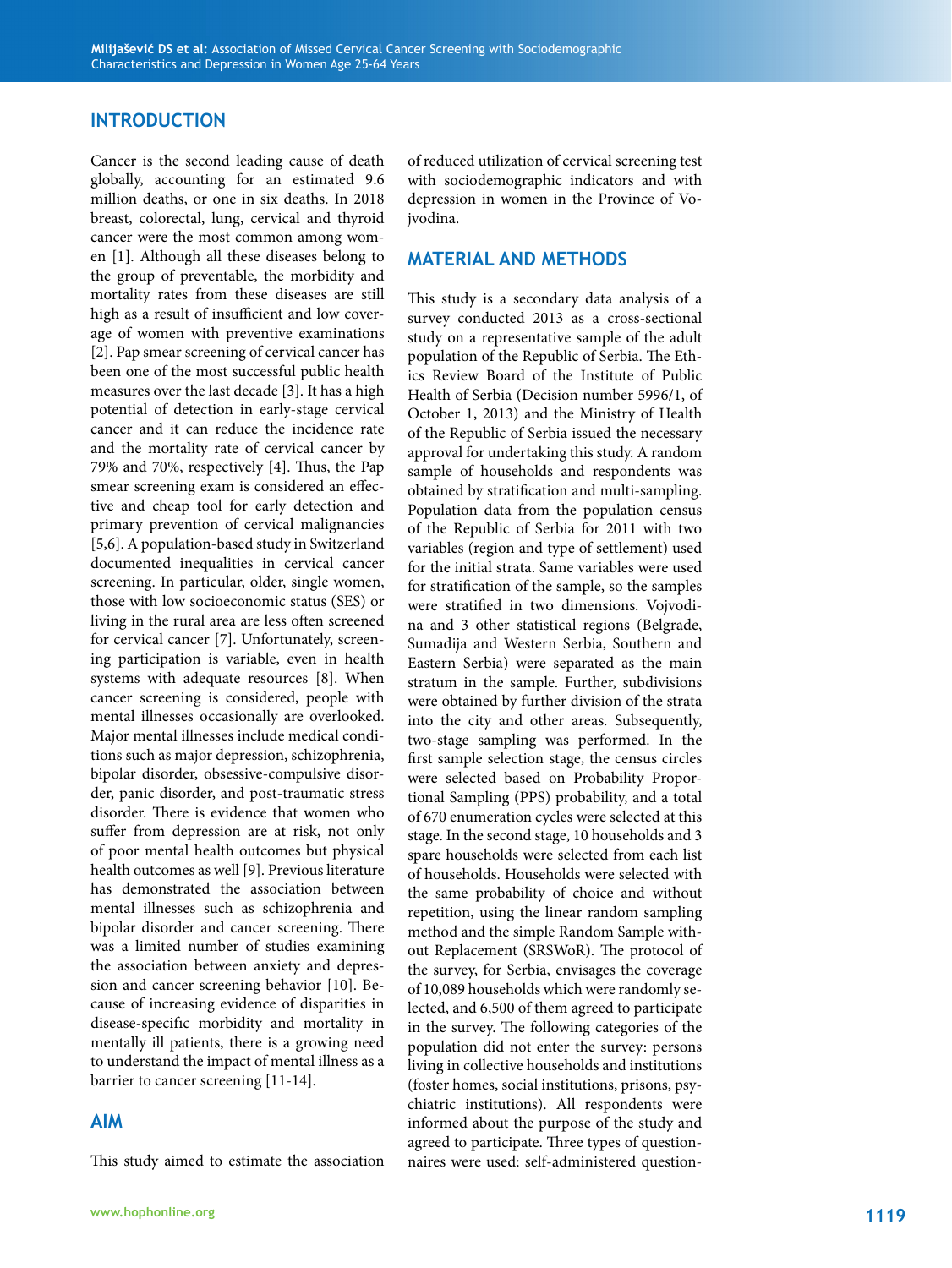naire, face-to-face questionnaire, and household questionnaire. For this study, we analyzed data on 1,226 women from the Autonomic Province of Vojvodina age 25-64 years.

Data on cervical smear over time were obtained by answering the question When was the last time when you have done cytological smear of the cervix (during the last 12 months, 1–3 years ago, more than 3 years ago, more than 5 years ago, never). Then to examine how many women have done a cervical smear test in the last 12 months, a new variable was formed which included responses of women who did cervical smear test over time, and women were divided into 2 categories, those who did not and who did a cervical smear test in the last 12 months (Yes/No). Variables included sociodemographic characteristics: age, type of settlement, marital status, education, material status (Wealth Index), and employment status. Two more variables were included: the presence of chosen gynecologist in a state-owned practice and the presence of chosen gynecologist in private practice. These variables were dichotomized (yes or no). According to the Wealth Index (Demographic and Health Survey Wealth Index) respondents were classified into three socioeconomic groups or tercili: rich (richer and the richest class), middle and poor (poorest and poorer) [14]. Employment status was divided into three categories: employed, unemployed and inactive (retired, students, housewives, unable to work, and other inactive). To assess the presence of depressive disorders in the last 2 weeks the eight-item The Patient Health Questionnaire depression scale (PHQ-8) was used. A total score of 0 to 4 represents no significant symptoms of depressive; a score of 5 to 9 represents mild symptoms of depressive, and score  $\geq$  10 represents depression [15].

#### **Statistical analysis**

The data were analyzed by the method of descriptive and inferential statistics, where numerical features were presented by the arithmetic mean and standard deviation, while attributive features were expressed by frequencies and percentages. Numerical data were tested for normal distribution. Normal distribution was evaluated using graphical methods (Q-Q plot, histogram, boxplot), descriptive statistics (mean, standard deviation and median) and tests for normality (KolmogorovSmirnov). Sociodemographic characteristics, depression, and its association with missed cervical smear tests in the last 12 months were first examined using the chi-square test. Then, to determine the impact of last cervical smear test > 12 months, as a dependent variable, on sociodemographic characteristics and depression binary logistic regression model (Enter) were implemented. The variables, which were shown to be highly significant after univariate analysis (age, type of settlement, education, wealth index, employment status, depression, having a gynecologist in state-owned or private practice), were further tested using binary logistic regression analysis. The evaluation of the validity of the logistic regression model implied an assessment of its goodnessof-fit measure and its accuracy. The Hosmer and Lemeshow as well as Nagelkerke R Square goodness-of-fit test was performed to determine how well the model fits the data. Multicollinearity among independent variables was tested by the test of Tolerance and Variance Inflation Factor (VIF) values. In the interpretation of the results, the Odds ratio was used together with the 95% Confidence Interval (CI). The probability, p <0.05 was considered as a minimum level of significance. The analyses were done by using the statistical software package SPSS 21, including the weight factor ("weight on"), which was used for correction of disproportionate size of the sample and adjustment of the data collected. A weighting factor was excluded when the study population was described.

#### **RESULTS**

Out of the total number of women, 555 (59.7%) missed the cervical smear test in the last 12 months. However, 17 (1.4%) women did not answer the questions about cervical smear in the last 12 months, and the response rate was 98.6%. The sociodemographic characteristics of women age 25-64 years are shown in Table 1. The sample structure consisted of 1,226 women age 24-65 from the Autonomic Province of Vojvodina. The average age of the respondents was 46.8 and most of them belonging to the age category 50-64 years (47.1%). More than half of women (55.5%) had received a secondary education and 28.3% primary school or less. About three-fourth of women were married or live with a partner (72.3%) which is in line with the age structure. Less than half of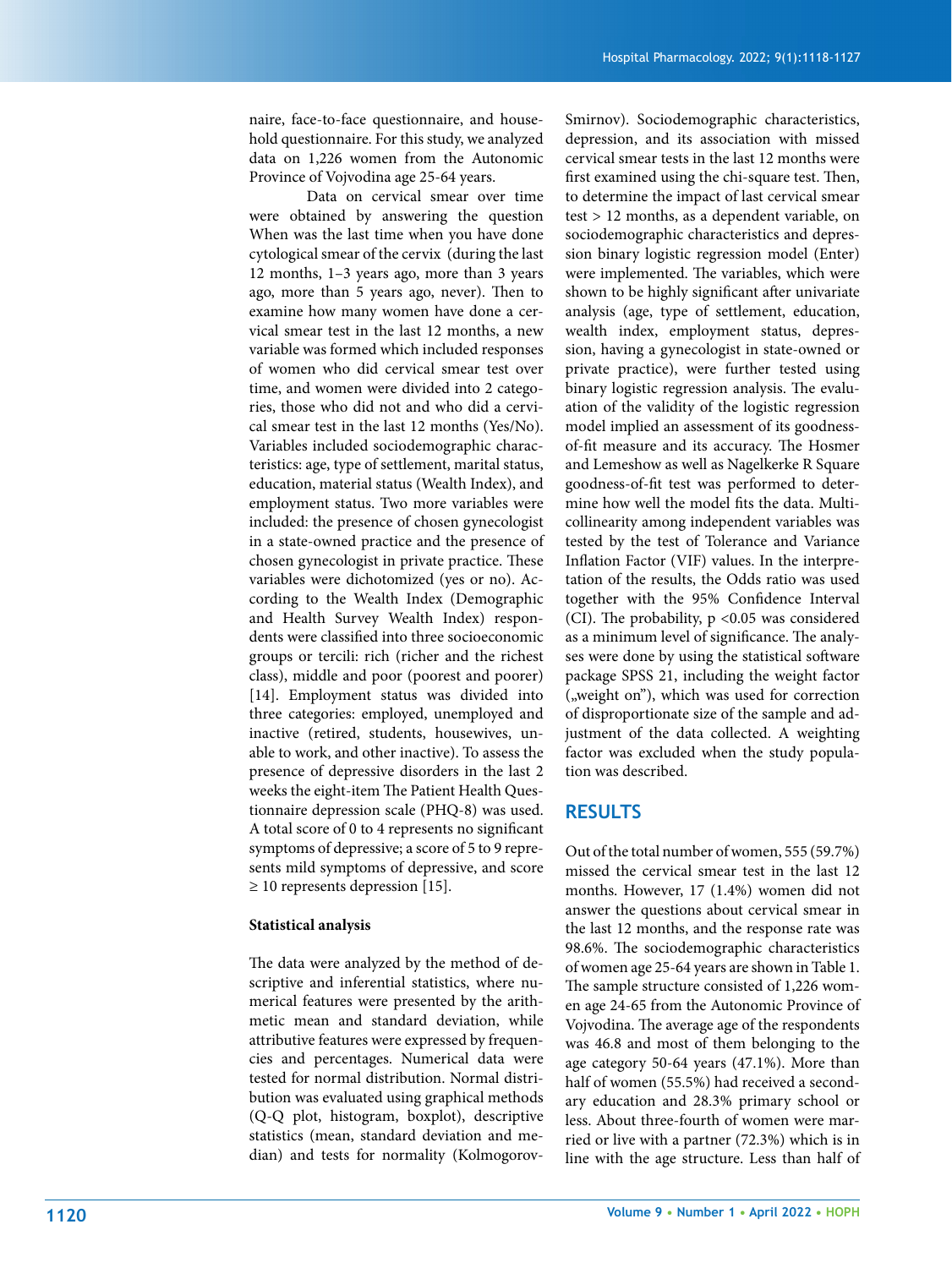|                                               | Women        |       |  |  |
|-----------------------------------------------|--------------|-------|--|--|
|                                               | $\mathsf{n}$ | %     |  |  |
|                                               | 1,226        | 100.0 |  |  |
| Age $(\bar{x} \pm SD)$                        | 46.83±11.705 |       |  |  |
| Age (median(IQR)); Mean $\pm$ SD              | 73.0         | 73.0  |  |  |
| Age category                                  |              |       |  |  |
| $25 - 34$                                     | 243          | 19.8  |  |  |
| $35 - 49$                                     | 405          | 33.0  |  |  |
| $50 - 64$                                     | 578          | 47.1  |  |  |
| <b>Marital status</b>                         |              |       |  |  |
| married/living with apartner                  | 886          | 72.3  |  |  |
| never married/never lived with a partner      | 126          | 10.3  |  |  |
| widowed                                       | 118          | 9.6   |  |  |
| divorced/separated                            | 96           | 7.8   |  |  |
| <b>Type of settlement</b>                     |              |       |  |  |
| urban                                         | 736          | 60.0  |  |  |
| rural                                         | 490          | 40.0  |  |  |
| <b>Education</b>                              |              |       |  |  |
| primary school                                | 347          | 28.3  |  |  |
| secondary school                              | 680          | 55.5  |  |  |
| university degree                             | 199          | 16.2  |  |  |
| <b>Wealth index</b>                           |              |       |  |  |
| poor                                          | 547          | 44.6  |  |  |
| middle                                        | 270          | 22.0  |  |  |
| rich                                          | 409          | 33.4  |  |  |
| <b>Employment status</b>                      |              |       |  |  |
| employed                                      | 430          | 35.1  |  |  |
| unemployed                                    | 350          | 28.5  |  |  |
| inactive                                      | 446          | 36.4  |  |  |
| <b>Depressive disorder</b>                    |              |       |  |  |
| no depressive symptoms                        | 1,026        | 84.0  |  |  |
| mild depressive symptoms                      | 128          | 10.5  |  |  |
| depression                                    | 68           | 5.6   |  |  |
| Time when the last Pap smear test was done    |              |       |  |  |
| during the last 12 months                     | 375          | 31.0  |  |  |
| 1-3 years ago                                 | 208          | 17.2  |  |  |
| more than 3 years ago                         | 99           | 8.2   |  |  |
| more than 5 years ago                         | 248          | 20.5  |  |  |
| never                                         | 279          | 23.1  |  |  |
| Chosen gynecologist in a state-owned practice |              |       |  |  |
| yes                                           | 732          | 59.9  |  |  |
| no                                            | 491          | 40.1  |  |  |
| Chosen gynecologist in a private practice     |              |       |  |  |
| yes                                           | 187          | 15.3  |  |  |
| no                                            | 1,036        | 84.7  |  |  |

**Table 1.** Sociodemographic characteristics, depression, presence of gynecologist in state-owned and private practice and cervical smear test of women age 25-64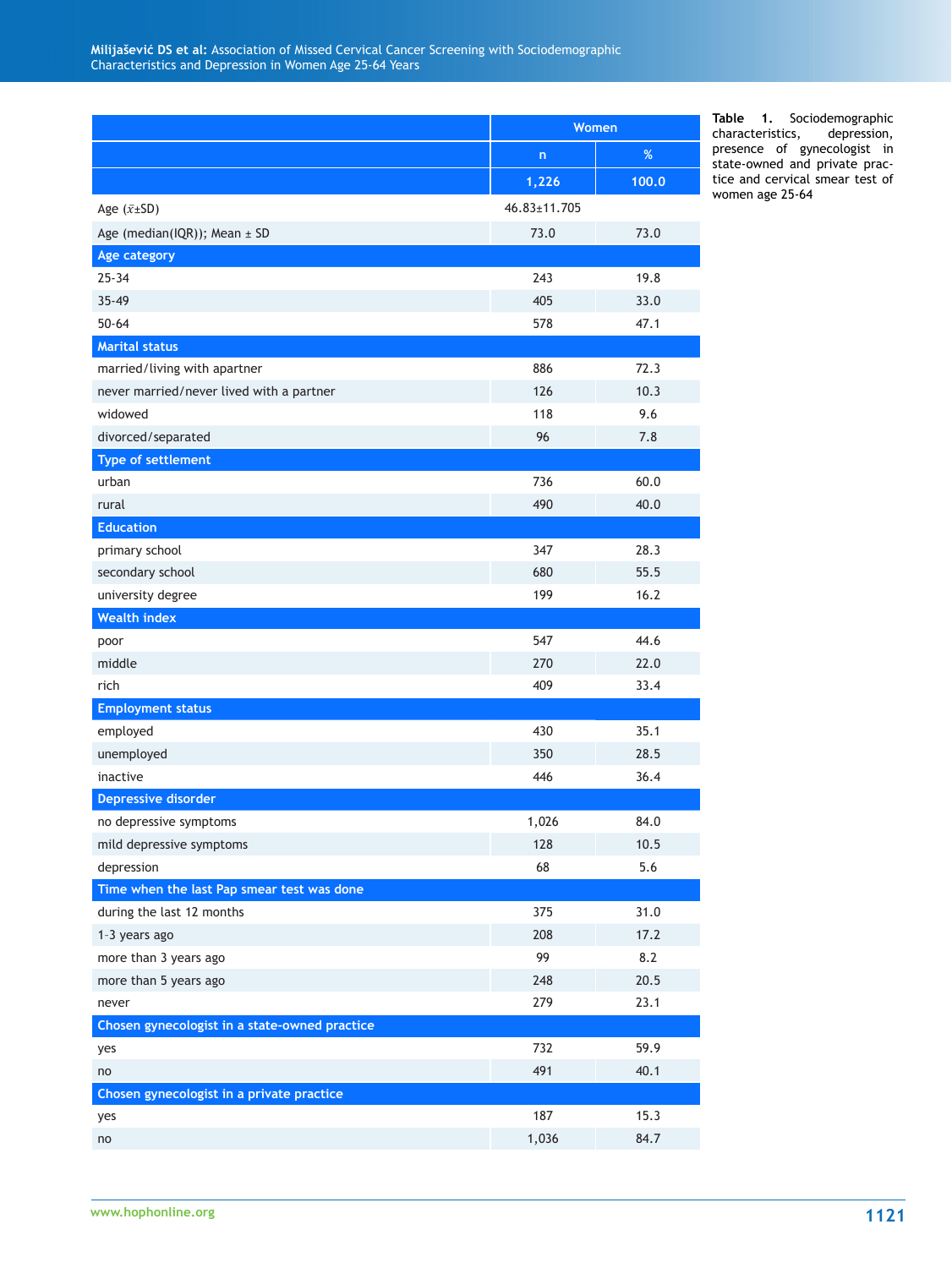**Table 2.** Cervical cancer screening participation according to sociodemographic characteristics, presence of gynecologist and depression disorders in women

| Cervical smear tests in the last 12 months     |     |      |              |      |                         |       |         |  |  |
|------------------------------------------------|-----|------|--------------|------|-------------------------|-------|---------|--|--|
| <b>Variable</b>                                | yes |      | no           |      | total                   |       |         |  |  |
|                                                | n   | $\%$ | $\mathsf{n}$ | $\%$ | $\overline{\mathsf{n}}$ | $\%$  | p       |  |  |
| Women                                          | 375 | 40.3 | 555          | 59.7 | 930                     | 100.0 |         |  |  |
| Age category                                   |     |      |              |      |                         |       |         |  |  |
| $25 - 34$                                      | 121 | 28.9 | 120          | 20.3 | 241                     | 23.9  |         |  |  |
| $35 - 49$                                      | 171 | 40.9 | 197          | 33.3 | 368                     | 36.4  | < 0.001 |  |  |
| $50 - 64$                                      | 126 | 30.1 | 275          | 46.5 | 401                     | 39.7  |         |  |  |
| total                                          |     |      |              |      | 1,010                   | 100.0 |         |  |  |
| <b>Marital status</b>                          |     |      |              |      |                         |       |         |  |  |
| married/living with apartner                   | 308 | 73.7 | 444          | 75.0 | 752                     | 74.5  |         |  |  |
| never married/never lived with a partner       | 45  | 10.8 | 54           | 9.1  | 99                      | 9.8   |         |  |  |
| widowed                                        | 30  | 7.2  | 42           | 7.1  | 72                      | 7.1   | 0.854   |  |  |
| divorced/separated                             | 35  | 8.4  | 52           | 8.8  | 87                      | 8.6   |         |  |  |
| total                                          |     |      |              |      | 1,010                   | 100.0 |         |  |  |
| <b>Type of settlement</b>                      |     |      |              |      |                         |       |         |  |  |
| urban                                          | 295 | 70.7 | 360          | 60.8 | 655                     | 64.9  |         |  |  |
| rural                                          | 122 | 29.3 | 232          | 39.2 | 354                     | 35.1  | 0.001   |  |  |
| total                                          |     |      |              |      | 1,009                   | 100.0 |         |  |  |
| <b>Education</b>                               |     |      |              |      |                         |       |         |  |  |
| primary school                                 | 65  | 15.6 | 142          | 24.0 | 207                     | 20.5  |         |  |  |
| secondary school                               | 245 | 58.6 | 363          | 61.3 | 608                     | 60.2  | < 0.001 |  |  |
| university degree                              | 108 | 25.8 | 87           | 14.7 | 195                     | 19.3  |         |  |  |
| total                                          |     |      |              |      | 1,010                   | 100.0 |         |  |  |
| <b>Wealth index</b>                            |     |      |              |      |                         |       |         |  |  |
| poor                                           | 124 | 29.7 | 263          | 44.4 | 387                     | 38.3  |         |  |  |
| middle                                         | 105 | 25.1 | 119          | 20.1 | 224                     | 22.2  | < 0.001 |  |  |
| rich                                           | 189 | 45.2 | 210          | 35.5 | 399                     | 39.5  |         |  |  |
| total                                          |     |      |              |      | 1,010                   | 100.0 |         |  |  |
| <b>Employment status</b>                       |     |      |              |      |                         |       |         |  |  |
| employed                                       | 208 | 49.8 | 210          | 35.5 | 418                     | 41.4  |         |  |  |
| unemployed                                     | 111 | 26.6 | 179          | 30.2 | 290                     | 28.7  | < 0.001 |  |  |
| inactive                                       | 99  | 23.7 | 203          | 34.3 | 302                     | 29.9  |         |  |  |
| total                                          |     |      |              |      | 1,010                   | 100.0 |         |  |  |
| <b>Depressive disorder</b>                     |     |      |              |      |                         |       |         |  |  |
| no depressive symptoms                         | 373 | 89.4 | 486          | 82.4 | 859                     | 85.3  |         |  |  |
| mild depressive symptoms                       | 27  | 6.5  | 68           | 11.5 | 95                      | 9.4   | 0.007   |  |  |
| depression                                     | 17  | 4.1  | 36           | 6.1  | 53                      | 5.3   |         |  |  |
| total                                          |     |      |              |      | 1,007                   | 100.0 |         |  |  |
| Choesen gynecologist in a state-owned practice |     |      |              |      |                         |       |         |  |  |
| yes                                            | 340 | 81.3 | 344          | 58.1 | 684                     | 67.7  | < 0.001 |  |  |
| no                                             | 78  | 18.7 | 248          | 41.9 | 326                     | 32.3  |         |  |  |
| total                                          |     |      |              |      | 1,010                   | 100.0 |         |  |  |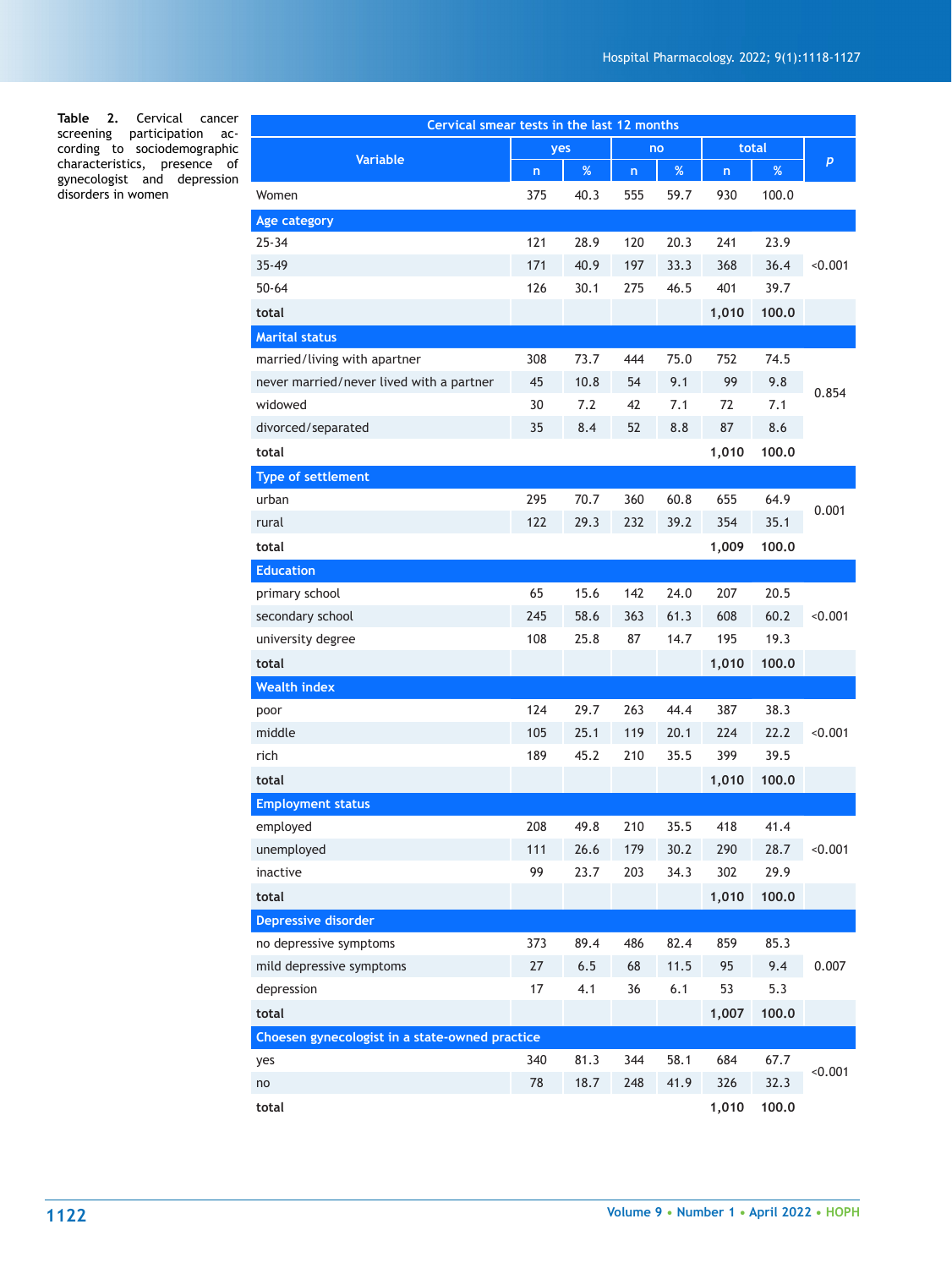| Chosen gynecologist in private practice |     |              |     |      |     |             |       |
|-----------------------------------------|-----|--------------|-----|------|-----|-------------|-------|
| yes                                     | 104 | 24.9 96 16.2 |     |      | 200 | 19.8        | 0.001 |
| no                                      | 314 | 75.1         | 496 | 83.8 | 810 | 80.2        |       |
| total                                   |     |              |     |      |     | 1,010 100,0 |       |

women were poor (44.6%), 35.1% of women were employed and 60.0% lived in a city. Most women have chosen gynecologist in a stateowned practice (59.9%), while 15.3% of women have chosen gynecologist in private practice. More than one-fifth of women never done a cervical smear test (23.1%) (Table 1).

The results of the chi-square test indicate that about half of the woman (46.5%) who have not done cervical smear tests in the last 12 months were among women age 50-64 years (p<0.001) and 39.2% of them were from a rural settlement ( $p=0.001$ ). In the last 12 months, 11.5% of women who have not done the cervical smear test in the last 12 months had mild depressive symptoms and 6.1% had depression (p=0.007). About 61% of the woman who have not done cervical smear test in a last 12 months was with secondary education (p<0.001), 35.5% were employed ( $p$ <0.001) and 44.4% according to the Wealth index belong to the poor category  $(p<0.001)$  which is significantly more in comparison with women who did Pap test in a last 12 months. Significantly more women who do not have a chosen gynecologist in a state-owned  $(41.9\%; p<0.001)$  and private practice (83.8%; p=0.001) didn't have a cervical smear test in the last 12 months (Table 2).

The binary logistic regression analysis showed the consistency of the association of age, lower education, chosen gynecologist in a state owned or private practice among women who had no cervical smear test done in the last 12 months (Table 3). Women with a secondary school were more likely to miss the cervical smear test in the last 12 months (OR=1.62; 95% CI=1.13-2.33) compared to women with a high education level. Women age 50-64 years were more likely to miss cervical smear tests in the last 12 months com-

| <b>Parameters for last cervical smear</b><br>tests > 12 months predictors* | B     | S.E. | <b>Wald</b> | df | Sig. | Exp(B) | 95% C.I. for<br>EXP (B) |       |
|----------------------------------------------------------------------------|-------|------|-------------|----|------|--------|-------------------------|-------|
|                                                                            |       |      |             |    |      |        | Lower.                  | Upper |
| Ageb                                                                       | .372  | .162 | 5.287       |    | .021 | 1.451  | 1.056                   | 1.992 |
| Education $\epsilon$ (secondary)                                           | .483  | .185 | 6.830       | 1  | .009 | 1.621  | 1.128                   | 2.329 |
| Choesen gynecologist in a<br>state-owned practice <sup>d</sup>             | 1.417 | .178 | 63.546      | 1  | .000 | 4.126  | 2.912                   | 5.846 |
| Chosen gynecologist in private<br>practice <sup>e</sup>                    | .790  | .198 | 15,870      |    | .000 | 2.203  | 1.493                   | 3.248 |

pared to those age 25-49 years (OR=1.45; 95% CI=1.06-1.99). Women without gynecologist in a state-owned or private health practice had higher odds to miss cervical smear tests in the last 12 months compared to women who have gynecologist (OR=4.13; 95% CI=2.91-5.85 and OR=2.20; 95% CI=1.49-3.25) (Table 3).

# **DISCUSSION**

Our study showed that 59.7% of women age 25-64 did not have a cervical smear test in the last 12 months. Results of the 2006 National Health Survey in Serbia showed that the percentage of women who did not have the cervical smear test in the last three years was 65.1%, which is higher than results from the 2013 National Health Survey when 42.9% of women

did not have a cervical smear test in the last three year [16, 17].

tional Fund for Cancer Research (American choesen gynecologist in a state-According to the data of the Interna-Institute for Cancer Research), in 2018, half a million newly diagnosed women with cervical cancer were registered in the world, and the countries with the highest percentage of new cases are Swaziland, Malawi, and Zambia [18]. In Europe, Latvia (52.5%), Bosnia and Herzegovina (46.4%), Estonia (42.4%), as well as Serbia, with the highest age-standardized incidence rate of cervical cancer in the category of women age 25-64. The Republic of Serbia is on the high sixth position with an age-standardized incidence rate of 38.8 per 100,000 women [19]. Such high incidence rates are unacceptable, given that cervical cancer can be prevent-

**Table 3.** Association of cervical cancer screening test in the last 12 months with sociodemographic characteristics, presence of gynecologist and depression disorders

**\*** Adjusted for type of settlement, employment status, wealth index, depression

- **S.E.** standard error
- **C.I.** confidence interval

**B** - regression coefficient **<sup>b</sup>** Reference value for youngest

**c** Reference value for highest level of education

**<sup>d</sup>** Reference value for having owned practice

Reference value for having chosen gynecologist in private practice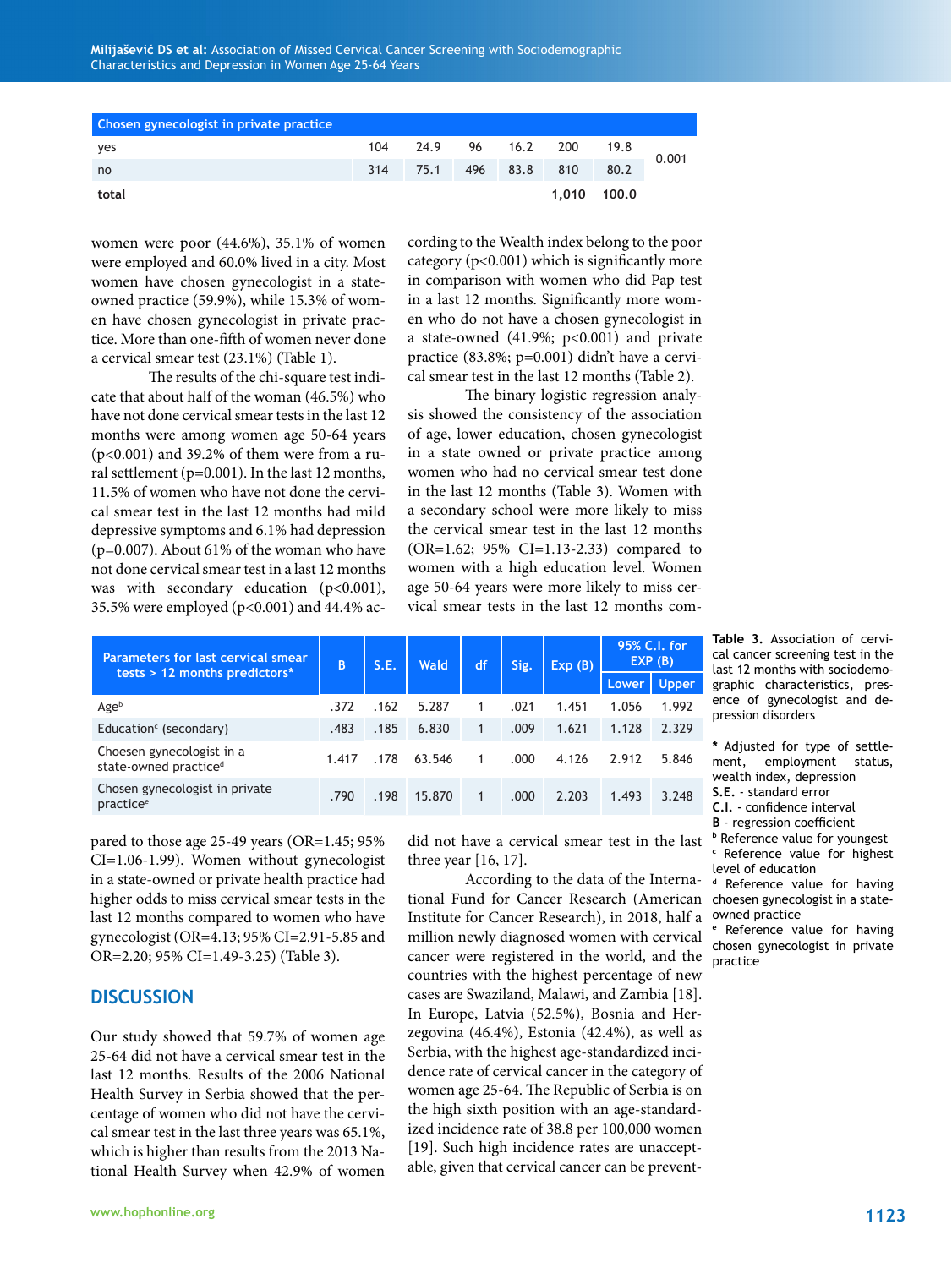ed by applying preventive measures. If a woman gets sick, she can be successfully treated if the disease is detected in time [20]. Therefore, there is no justification for the fact that over seven hundred women die from this disease in the world every day. Numerous studies in this area have shown the same results, that women of higher socioeconomic status measured by education, financial status, and economic status have achieved greater coverage with this preventive examination [21-24].

This analysis showed that with the decline in material status, the number of women who did not have the cervical smear test in the last 12 months increased, and 44.4% of poor women missed this test. Numerous studies have confirmed an association between lowincome and cervical cancer screening [9, 11] and especially important is finding that even in countries that have good health care coverage, the cervical screening rate is suboptimal among low-income women at greatest risk. In addition, follow up among women with inadequate or abnormal test results is also often poor [25].

Our results show that women with a secondary education, were more likely to miss a cervical smear test in the last 12 months compared to women with a high level of education. Study conducted on women from Latin America also confirmed the influence of education on cervical cancer screening [26]. Olesen et al. also reported that non participation in cervical screening is associated with lower level of education [27]. Both studies also confirmed the association between depressive disorders and cervical cancer screening participation [26, 27]. The mental health of women is of special importance, not only because of the vulnerability of women but also because of the fact that women take care of the health of their children, parents, and other family members [2]. Depression is the most common mental health disorder, and according to the WHO, about 300 million people on the planet suffer from this disorder, most of whom are women [28]. There is evidence that women who suffer from depression are at risk, for poor physical health outcomes, lower rate of cervical screening, as well as, reduced health control generally. Drus and Fang in their studies have found lower rates of screening among women with severe mental illness, particularly among older women, those with a history of substance use, and those living with schizophrenia or other psychotic disorders [29, 30]. Fear of an event, such as invasive cancer, that would not be possible to cope with either financially or emotionally and fear of death, those barriers were found in studies in Mexico, Ecuador, Peru [26]. The results which describe that depressive symptoms were significantly associated with lower odds of being screened for cervical cancer are also supported by findings of Zhang et al. [10]. Our results show that women age 50-64 years have higher odds of missed cervical smear tests than women age 25-49 years, but there was no significant association with depressive disorders. In line with our results are the results of Vigods study where middleage and older women missed Pap test [9]. The same results are shown in the study of Kaida et al. where middle-age women (age 40–49 and 50–59 years) were significantly less likely to report a recent Pap test compared with their counterparts [31]. This may be of particular importance because the development of cervical cancer is slow and majority of cases present in women over the age of 35, indicating the need for increased vigilance in that age group [9]. Many authors believe that women over the age of 50 missd cervical screening becauseother cancer screening measures (including mammography and colonoscopy), menopausal counseling, and other chronic disease prevention may take priority [26]. Other factors that have consistently been associated with poor coverage with screening include lack of a regular source of healthcare or a regular physician [30]. Having a primary care provider generally is associated with better screening in all populations [30]. Our results showed that women who didn't have a chosen gynecologist in state-owned as well as in private practice had greater odds of missed cervical smear test in the last 12 months compared to those who had a selected health providers. The barriers to screening identified by consumers and health care providers showed similarities with those identified in other disadvantaged groups, including difficulties with transport and access, embarrassment, adverse experiences, lack of reminders, and primay health care providers [32]. Having a regular primary care provider and their engagement in patient care may play crucial role in cancer screening for this population [11].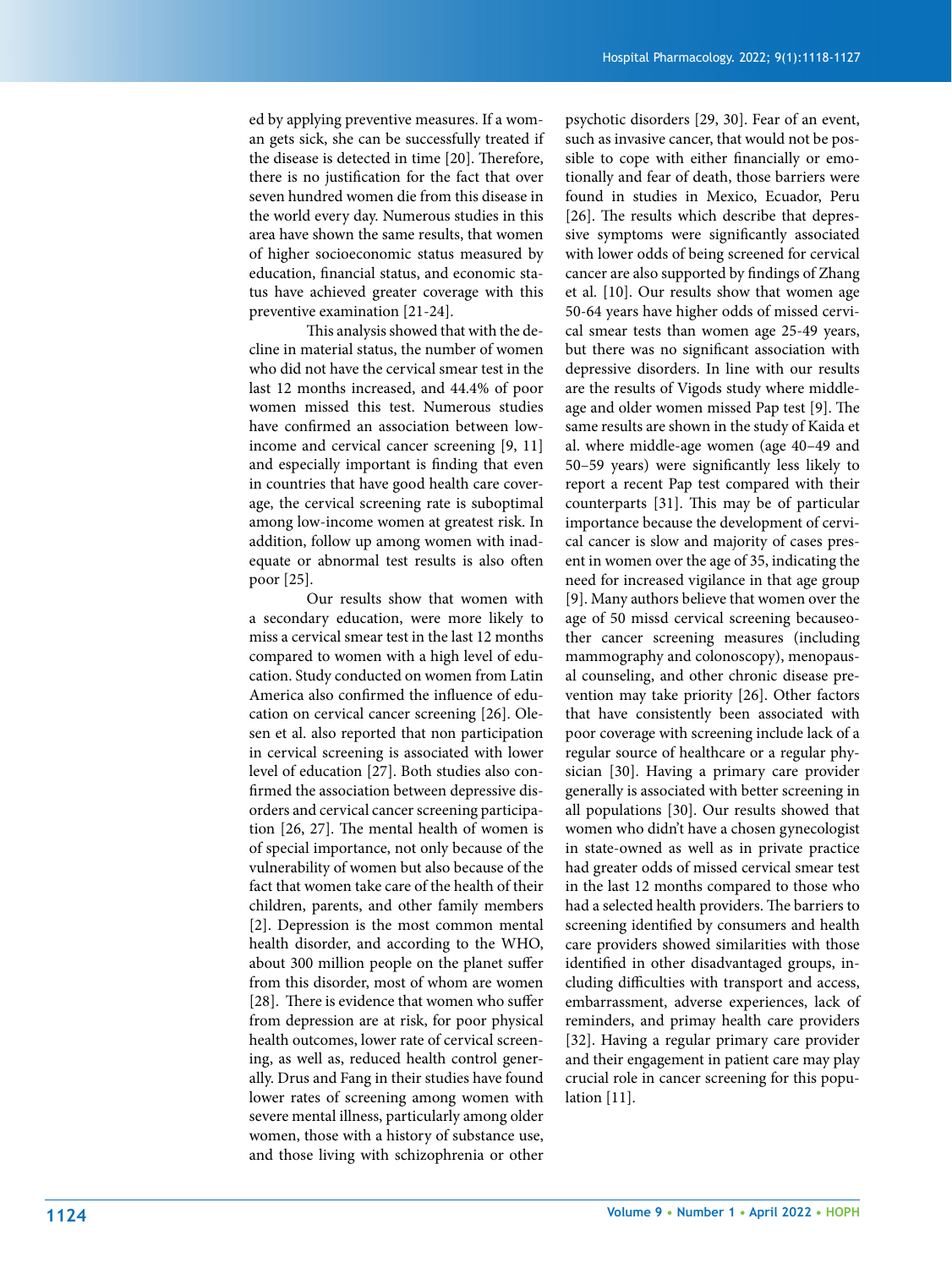### **CONCLUSION**

This study showed the association of missed cervical smear tests in the last 12 months with sociodemographic determinants, depression and healthcare utilization. In most countries, health policies have not put cervical cancer as a priority and there is insufficient coverage of the target age group. The results show that special attention should be paid by physicians to identifying mental health disorders in women which can lead to neglect of their health and reduced health control. Cooperation between the public and private sectors as well as their cooperation with volunteer groups and NGOs should be strengthened, and synergies of material and human resources should be increased to improve coverage and monitoring.

## **LIMITATIONS OF THE STUDY**

Our study was carried out as a cross-sectional study which limits us for examining behaviors over time as well as the ability to determine the cause-effect relations. Second, our data on health care utilization and screening are selfreported and could be a potential source of bias. Despite this limitation, using data from the National Health Survey is a special advantage because the results are based on data from a nationally representative population sample, which provides reliable statistical analysis. The internal and external validity of the study was ensured by random sampling and the use of a standardized PHQ-8 questionnaire, which also enabled the generalization of results.

#### **ACKNOWLEDGEMENT**

This work was supported by the Ministry of Education, Science and Technological Development of the Republic of Serbia (project No 175025).

# **CONFLICTS OF INTEREST**

All authors declare no conflict of interest.

#### **REFERENCES**

1. WHO. Cancer. Available at:https://www.who. int/health-topics/cancer#tab=tab\_1(12 June 2020, date last accessed).

2. Institute of Public Health of Serbia "Dr Milan Jovanović Batut". Health of the population of Serbia - analytical study 1997-2007. Belgrade: Institute of Public Health of Serbia "Dr Milan Jovanovic Batut", 2008.

3. Bray F, Ferlay J, Soerjomataram I, Siegel RL, Torre LA, Jemal A. Global cancer statistics 2018: GLOBOCAN estimates of incidence and mortality worldwide for 36 cancers in 185 countries. CA Cancer J Clin 2018;68(6):394–424.

4. Patel P, Hari AY, Bernstein M, Farfel A, Raman K. Assessing knowledge of cervical cancer among health care students in Mwanza, Tanzania. Obstet Gynecol 2018;131:65.

5. Teame H, Addissie A, Ayele W, Hirpa S, Gebremariam A, Gebreheat G, et al. Factors associated with cervical precancerous lesions among women screened for cervical cancer in Addis Ababa, Ethiopia: A case control study. PLoS One 2018;13(1): e0191506.

6. Babazadeh T. Predictors of Pap Smear Screening Behavior Among Rural Women in Tabriz, Iran: An Application of Health Belief Model. Int J Cancer Manag 2019; 12(5):e87246.

7. Burton-Jeangros C, et al. Cervical cancer screening in Switzerland: cross-sectional trends (1992– 2012) in social inequalities. Eur J Public Health 2016;27(1):167-73.

8. Ludman EJ, et al. Breast and Cervical Cancer Screening: Specific Effects of Depression and Obesity. Am J Prev Med 2010;38(3):303-10.

9. Vigod NS, et al. Depressive symptoms as a determinant of breast and cervical cancer screening in women: a population-based study in Ontario, Canada. Arch Womens Ment Health 2011;14:159-68.

10. Zhang X, et al. Anxiety and depressive symptoms and missing breast cancer and cervical screening: results from Brazos valley community health survey. Psychology, Health & Medicine 2019;402-9. Published online. DOI: 10.1080/13548506.2019.1668031.

11. Aggarwal A, Pandurangi A, Smith W. Disparities in Breast and Cervical Cancer Screening in Women with Mental Illness. A Systematic Literature Review. Am J Prev Med 2013;44(4):392–8.

12. Felker B, Yazell J, Short D. Mortality and medical comorbidity among psychiatric patients: a review. Psychiatr Serv 1996;47:1356-63.

13. Wassertheil-Smoller S, et al. Depression and cardiovascular sequelae in postmenopausal women. Arch Intern Med 2004;164:289-98.

14. Katon W, Rutter C, Simon G, et al. The association of comorbid depression with mortality in patients with type 2 diabetes. Diabetes Care 2005;28:2668-72.

15. Rutstein SO, Johnson K. The DHS Wealth Index. DHS Comparative Reports No. 6. Calverton, Mary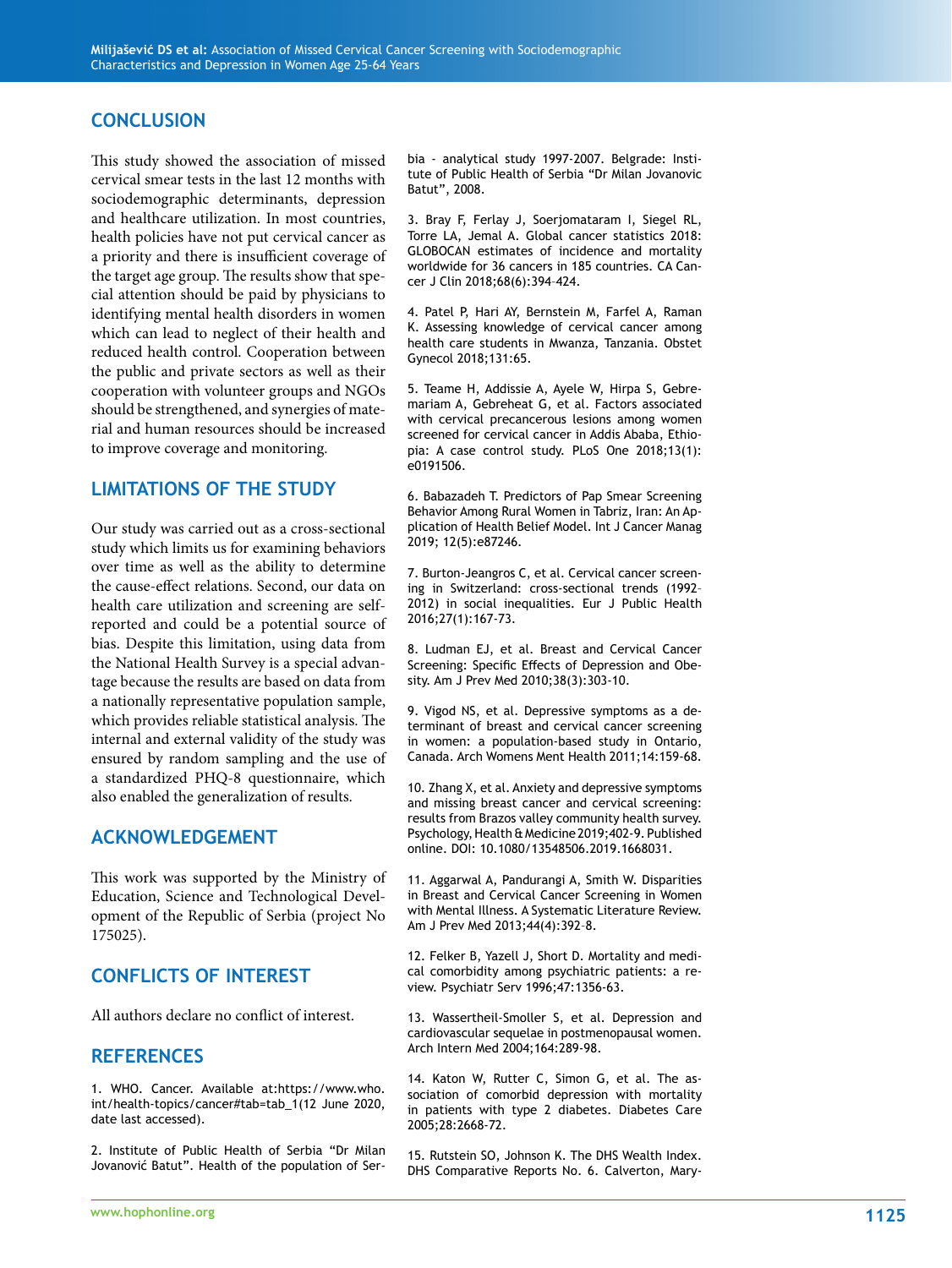land, USA: ORC Macro, 2004.

16. KroenkeK, Strine TW, Spitzer RL, Williams JB, Berry JT, Mokdad AH. The PHQ-8 as a measure of current depression in the general population. J Affect Disord 2009;114(1-3):163-73.

17. Ministry of Health of the Republic of Serbia. Serbian Population Health Survey, 2013 - Protocol. Belgrade: Ministry of Health of the Republic of Serbia, 2013.

18. Ministry of Health of the Republic of Serbia. Serbian Population Health Survey, 2006 – Finnal report. Belgrade: Ministry of Health of the Republic of Serbia, 2007.

19. Cervical cancer statistics - World Cancer Research Fund. Cervical cancer statistics.Available at:https://www.wcrf.org/dietandcancer/cancertrends/cervical-cancer-statistics(12 April 2020, date last accessed).

20. Globocan. Cancer today. Available at:https:// gco.iarc.fr/today/online-analysis-multibars?v=2018&mode=population&mode\_populat ion=countries&population=900&populations=90 8&key=asr&sex=2&cancer=23&type=0&statisti c=5&prevalence=0&population\_group=5&ages\_ group%5B%5D=5&ages\_group%5B%5D=12&nb\_ items=10&group\_cancer=0&include\_ nmsc=1&include\_nmsc\_other=1&type\_multiple=%2 57B%2522inc%2522%253Atrue%252C%2522mort%252 2%253Afalse%252C%2522prev%2522%253Afalse%257 D&orientation=horizontal&type\_sort=0&type\_nb\_it ems=%257B%2522top%2522%253Atrue%252C%2522b ottom%2522%253Afalse%257D&population\_group\_li st=8,40,112,56,70,100,191,203,208,233,246,250, 276,300,348,352,372,380,428,440,442,470,499,5 78,616,620,498,642,643,688,703,705,724,752,75 6,528,807,804,826&population\_group\_globocan\_ id=908#collapse-group-0-4(12 April 2020, date last accessed).

21. Vukicevic D, et al. Descriptive-epidemiological characteristics of cervical cancer. Medical practice 2015;44(1):67-72.

22. Jennings-Dozier K, et al. Sociodemographic Predictors of Adherence to Annual Cervical Cancer Screening in Minority Women. Cancer Nursing 2000;23(5):350-6.

23. Raychaudhuri S, Mandal S. Socio-Demographic and Behavioural Risk Factors for Cervical Cancer and Knowledge, Attitude and Practice in Rural and Urban Areas of North Bengal, India. Asian Pacific J Cancer Prev 2012;1093-96.

24. Antić Lj, et al. Do women in rural areas of Serbia rarely apply preventive measures against cervical cancer? Vojnosanit Pregl 2014;71(3):277-84.

25. Elit L, Krzyzanowska M, Saskin R, Barbera L, Razzaq A, Lofters A, Yeritsyan N and Bierman A. Sociodemographic factors associated with cervical cancer screening and follow-up of abnormal results. Canadian Family Physician 2012;58(1):22-31.

26. Agurto I, Bishop A, Sanchez G, Betancourt Z, Robles S. Perceived barriers and benefits to cervical cancer screening in Latin America. Preventive Medicine 2004;39(1):91-8.

27. Olesen SC, Butterworth P, Jacomb P et al. Personal factors influence use of cervical cancer screening services: epidemiological survey and linked administrative data address the limitations of previous research. BMC Health Serv Res 2012;12(1)34.

28. WHO. Mental health: strengthening our response. Available at: https://www.who.int/ news-room/fact-sheets/detail/mental-healthstrengthening-our-response(12 April 2020, date last accessed).

29. Druss BG, von Esenwein SA, Compton MT, et al. A randomized trial of medical care management for community mental health settings: the Primary Care Access, Referral, and Evaluation (PCARE) study. American Journal of Psychiatry 2010;167:151-9.

30. Kaida A, et al. Recent Pap Tests among Canadian Women: Is Depression a Barrier to Cervical Cancer Screening? Journal of women's health 2008;17(7):1.175-81.

31. Fang CY, Ma GX, Tan Y. Overcoming barriers to cervical cancer screening among Asian American women. North American Journal of Medicine and Science 2011;4:77-83.

32. Owen C, Jessie D, De Vries Robbe M. Barriers to cancer screening amongst women with mental health problems. Health Care Women Int 2002;23:561-6.